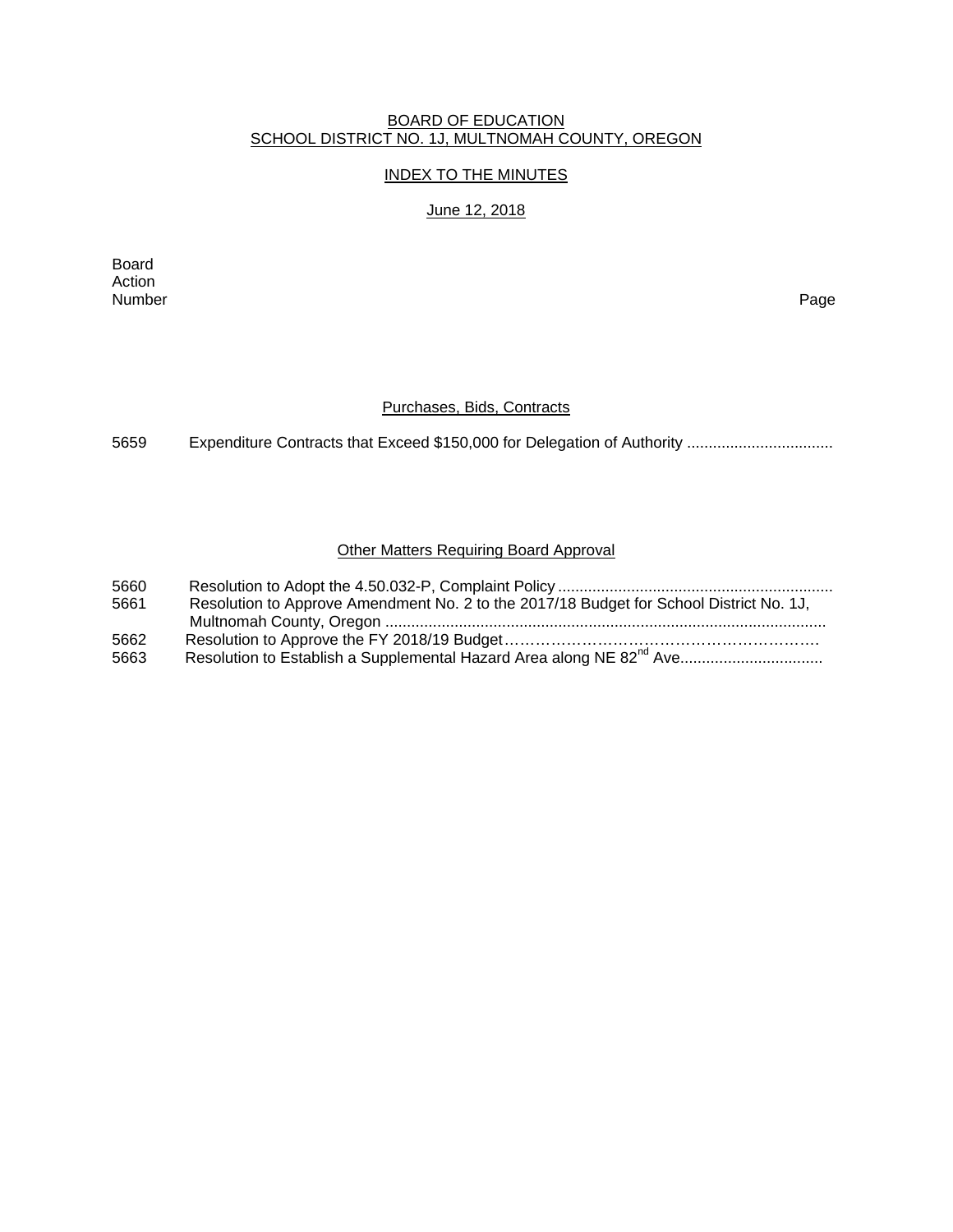# Purchases, Bids, Contracts

The Superintendent RECOMMENDED adoption of the following item:

## Number 5659

Director Esparza Brown moved and Director Bailey seconded the motion to adopt the above numbered item. The motion was put to a voice vote and passed unanimously (7-yes, 0-no), with Student Representative Tran voting yes, unofficial.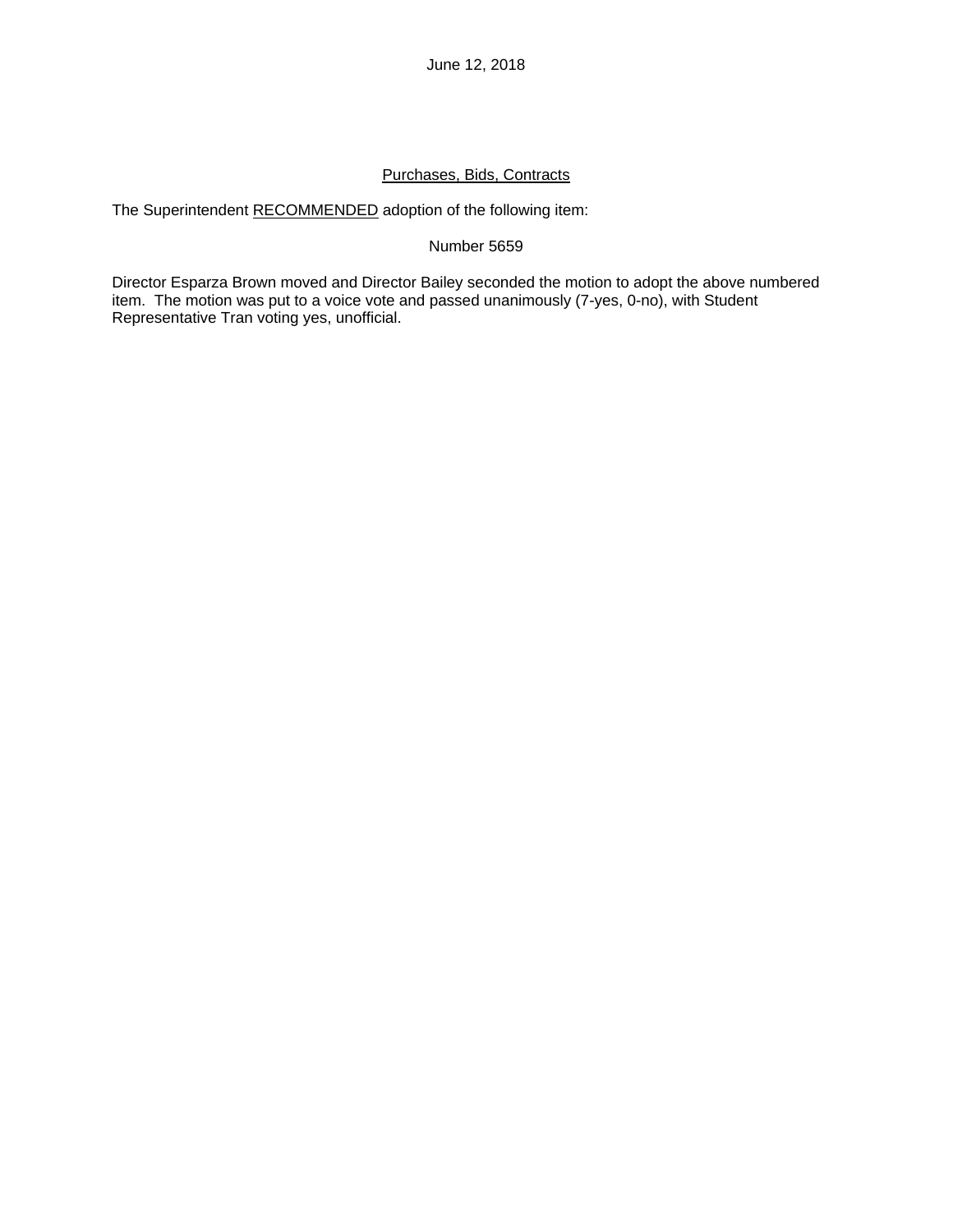#### Expenditure Contracts that Exceed \$150,000 for Delegation of Authority

#### **RECITAL**

Portland Public Schools ("District") Public Contracting Rules PPS-45-0200 ("Authority to Approve District Contracts; Delegation of Authority to Superintendent") requires the Board of Education ("Board") enter into contracts and approve payment for products, materials, supplies, capital outlay, equipment, and services whenever the total amount exceeds \$150,000 per contract, excepting settlement or real property agreements. Contracts meeting this criterion are listed below.

#### **RESOLUTION**

The Superintendent recommends that the Board approve these contracts. The Board accepts this recommendation and by this resolution authorizes the Deputy Clerk to enter into the following agreements.

| Contractor                           | Contract<br><b>Term</b>                                                                                                       | <b>Contract Type</b>                        | <b>Description of Services</b>                                                                                                                                                    | Contract<br>Amount                                                          | Responsible<br>Administrator,<br><b>Funding Source</b>      |
|--------------------------------------|-------------------------------------------------------------------------------------------------------------------------------|---------------------------------------------|-----------------------------------------------------------------------------------------------------------------------------------------------------------------------------------|-----------------------------------------------------------------------------|-------------------------------------------------------------|
| <b>Highstreet IT</b><br>Solutions    | 6/20/18<br>through<br>6/30/21<br>Option to<br>renew for up<br>to two<br>additional<br>one-year<br>terms<br>through<br>6/30/23 | Software<br>SW 66344                        | Cloud based PeopleSoft<br>hosting and managed services.<br>RFP 2018-2393                                                                                                          | Original Term<br>\$795,000<br><b>Total Contract</b><br>Value<br>\$1,875,000 | T. Paaki<br>Fund(s) 407, 101<br>Dept. 5581<br>Project A1010 |
| <b>INVO Healthcare</b><br>Associates | 7/1/18<br>through<br>6/30/19                                                                                                  | <b>Personal Services</b><br>PS 66368        | INVO-Healthcare will provide a<br><b>Board Certified Behavior</b><br>Analyst (BCBA) team to work<br>with District students and staff.<br><b>Direct Negotiation</b><br>PPS-46-0525 | \$443,826                                                                   | <b>B.</b> Martinek<br><b>Fund 101</b><br>Dept. 5414         |
| Goody Man<br>Distributing, Inc.      | 7/1/18<br>through<br>6/30/19<br>Option to<br>renew for up<br>to four<br>additional<br>one-year<br>terms<br>through<br>6/30/23 | <b>Materials</b><br>Requirement<br>MR 66435 | Provide District with bread<br>products on a requirements<br>basis.<br>RFP 2018-2438                                                                                              | Original Term<br>\$180,000<br><b>Total Contract</b><br>Value<br>\$900,000   | S. Soden<br><b>Fund 202</b><br>Dept. 5570                   |

#### **NEW CONTRACTS**

#### **NEW INTERGOVERNMENTAL AGREEMENTS ("IGAs")**

No New IGAs

## **AMENDMENTS TO EXISTING CONTRACTS**

No New Amendments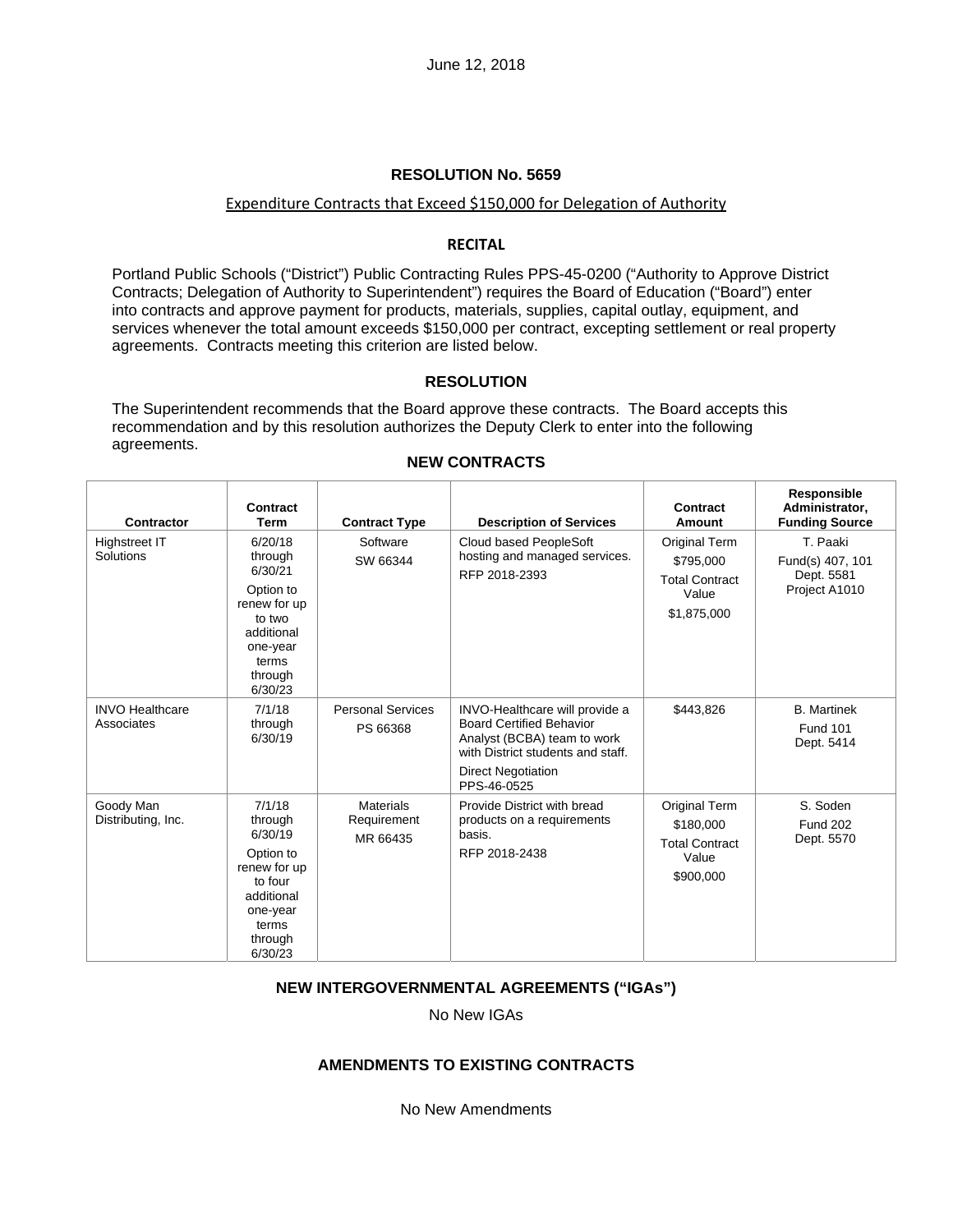June 12, 2018

#### Other Matters Requiring Board Approval

The Superintendent RECOMMENDED adoption of the following items:

#### Numbers 5660 through 5663

During the Committee of the Whole, Director Kohnstamm moved and Director Esparza Brown seconded the motion to adopt amended Resolution 5660. The motion was put to a voice vote and passed unanimously (7-yes, 0-no) with Student Representative Tran voting yes, unofficial.

Director Rosen moved and Director Kohnstamm seconded the motion to add the following language under the Recitals of Resolution 5660: *F. Amendments to the policy were introduced on April 24, 2018, and were available for the 21-day public comment period.* The motion was put to a voice vote and passed unanimously (7-yes, 0-no), with Student Representative Tran voting yes, unofficial.

During the Committee of the Whole, Director Moore moved and Director Anthony seconded the motion to adopt Resolution 5661. The motion was put to a voice vote and passed unanimously (7-yes, 0-no), with Student Representative Tran voting yes, unofficial.

During the Committee of the Whole, Director Bailey moved and Director Esparza Brown seconded the motion to adopt Resolution 5662. The motion as put to a voice vote and passed by a vote of 6-1 (6-yes, 1-no [Anthony]), with Student Representative Tran voting yes, unofficial.

Director Esparza Brown moved and Director Bailey seconded the motion to adopt the Resolution 5663. The motion was put to a voice vote and passed unanimously (7-yes, 0-no), with Student Representative Tran voting yes, unofficial.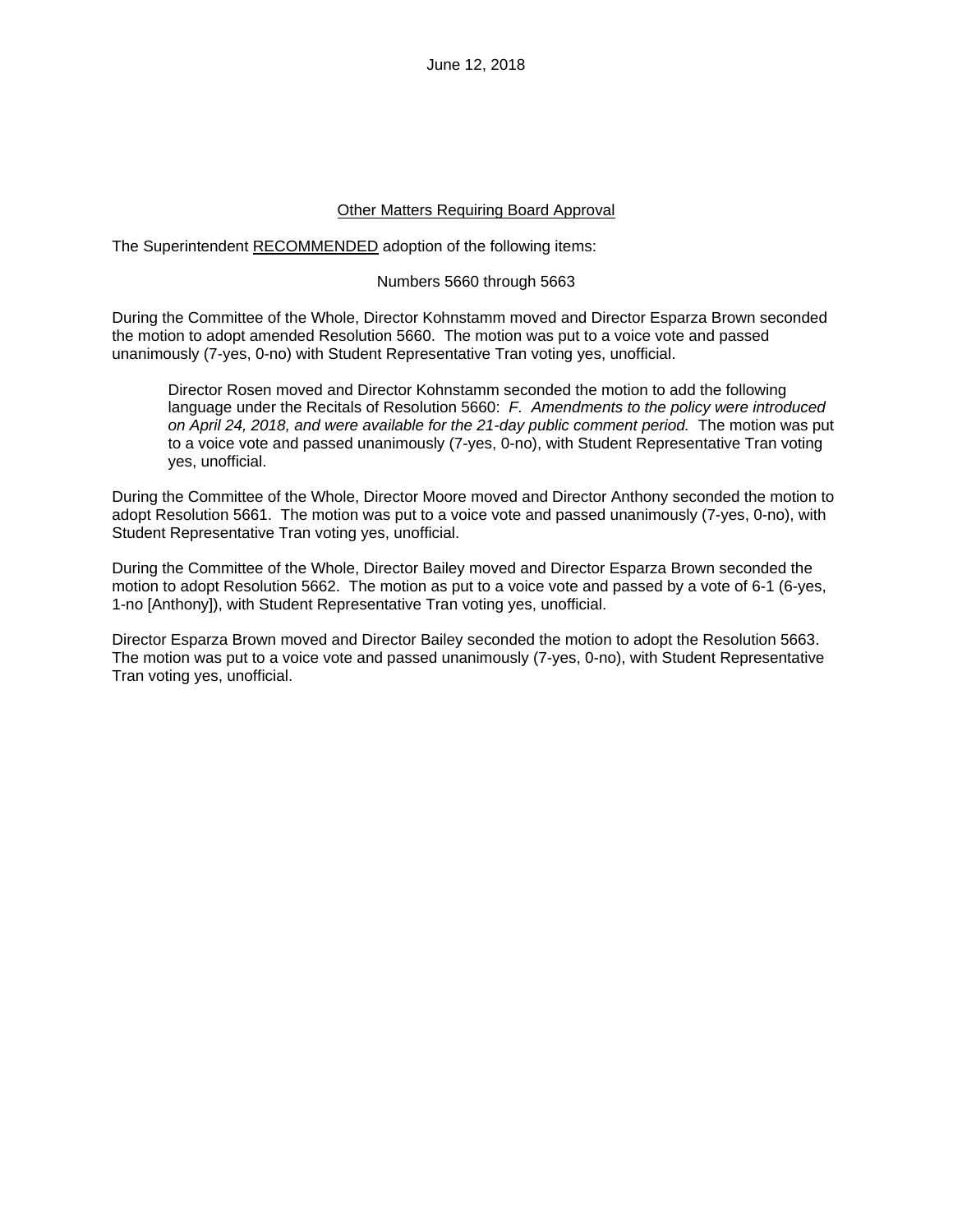## Resolution to Adopt the Revised 4.50.032-P-Formal Public Complaint Policy

# **RECITALS**

- A. On August 25, 2017, the Board of Education's Policy and Governance Special Committee reviewed the policy of Formal Public Complaint.
- B. On October 23, 2017, January 5, 2018, March 1, 2018, and March 10, 2018, the Policy and Governance Special Committee met to discuss the current policy on Formal Public Complaints and proposed changes that would provide clear guidance on the formal complaint process.
- C. On April 3, 2018, the Policy and Governance Special Committee met to review proposed revisions and recommended to move forward the proposed policy to the full Board for approval.
- D. On April 10, 2018, staff presented the first reading of Policy 4.50.032-P Formal Public Complaints.
- E. Per District policy, the public comment period was open for at least21 days. Comments received were shared with staff and with the Board of Education.
- F. Amendments to the policy were introduced on April 24, 2018, and were available for the 21-day public comment period.

# **RESOLUTION**

The Board of Education hereby adopts revised Policy 4.50.032-P-Formal Public Complaints as presented at the April 10, 2018 First Reading.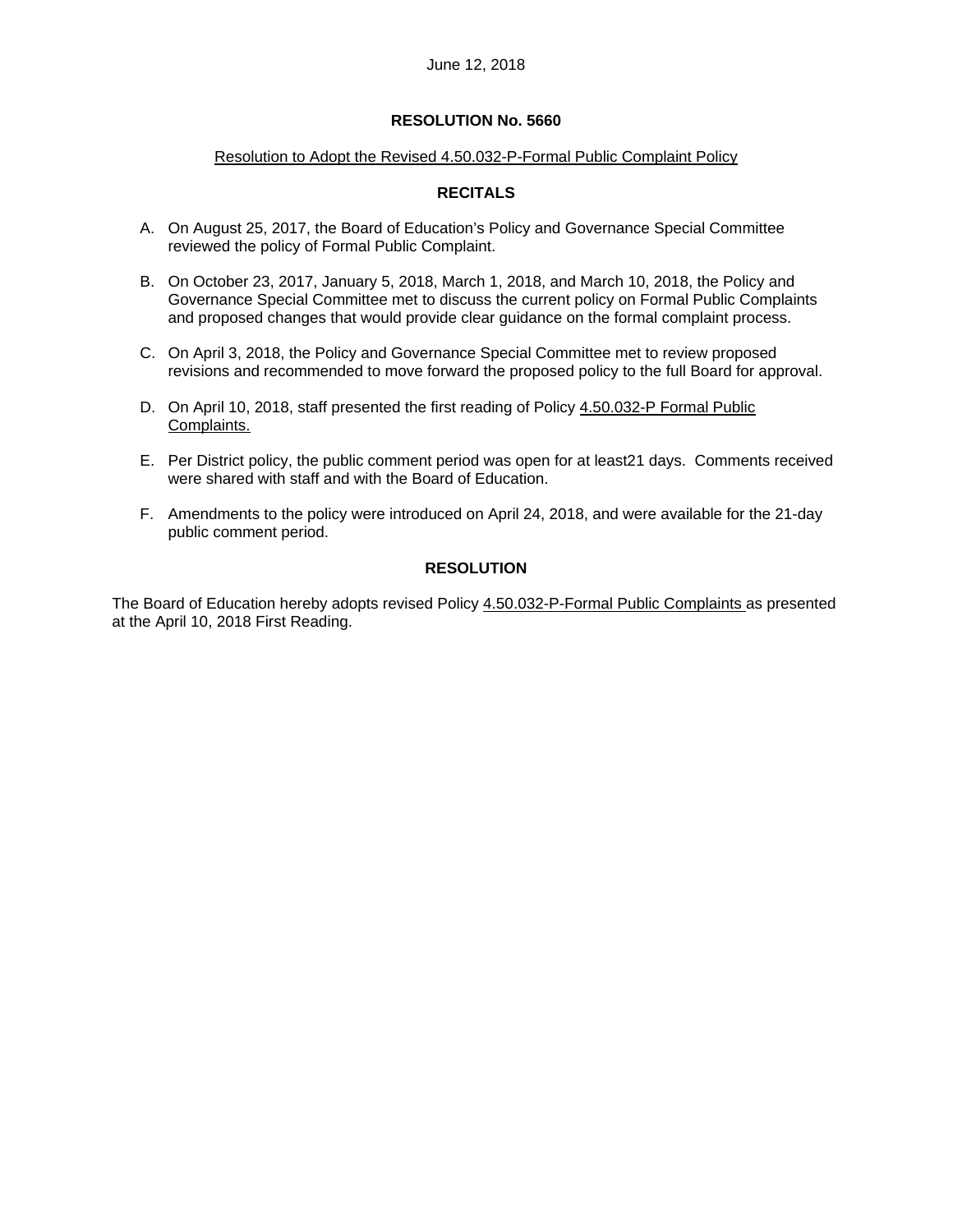#### Amendment No. 2 to the 2017/18 Budget for School District No. 1J, Multnomah County, Oregon

## **RECITALS**

- A. On June 13, 2017 the Board of Education ("Board"), by way of Resolution No. 5467, voted to adopt an annual budget for the Fiscal Year 2017/18 as required under Local Budget Law.
- B. Board Policy 8.10.030-AD, "Budget Reallocations Post Budget Adoption," establishes the guidelines to ensure consistent and detailed communication on fiscal issues between the Superintendent and the Board.
- C. Oregon Local Budget Law, ORS 294.471, allows budget changes after adoption under prescribed guidelines.
- D. On October 3, 2017 by way of resolution No. 5521, the Board voted to amend the annual budget for the Fiscal Year 2017/18.
	- a. Amendment No.1 included the following major components:
		- i. \$7.36M Fund 420 Full Faith and Credit Fund Balance Reconciliation.
			- 1. Updated the budget to reflect ending fund balance from FY16/17 for FY17/18 capital expenditures for specifically authorized projects.
		- ii. \$3.78M General Fund 101 Usage of Unassigned Contingency.
			- 1. Adjusted program allocations to more accurately reflect intended expenditures with appropriation levels adjusted as needed.
			- 2. Corrected technical errors that occurred during budget development.
			- 3. Adjusted revenues and resources for known or expected significant changes.
			- 4. Funded through use of unassigned contingency in the General Fund.
- E. This Amendment No. 2 revises Fiscal Year 17/18 beginning fund balances to reflect the FY 2016/17 financial statements of the District; adjusts program allocation for funds to more accurately reflect intended expenditures, adjusts appropriation levels as needed, and adjusts revenues and resources for known or expected significant changes. Changes in the appropriation level are indicated in the on the table attached to this resolution
	- a. Amendment No. 2 includes the following major components:
		- i. \$0.30M Fund 299 Dedicated Resource Fund
			- 1. Shift appropriation to allow a full transfer of proceeds of pcard and epayable rebates to General Fund 101.
			- 2. Shift appropriation to permit spending donations received for construction of playground facilities.
		- ii. \$2.77M Fund 450 GO Bonds Fund
		- 1. Shift appropriation to reflect funding of bond issuance costs.
		- iii. \$6.60M Fund 101 General Funds
			- 1. Adjust program allocations to more accurately reflect intended expenditures with appropriation levels adjusted as needed.
- F. This resolution is to enable the Board to approve Amendment No.2 to the annual budget for the Fiscal Year 2017/18, and is allowed under ORS 294.471(a) (b) (c) & (d) which state that the budget may be amended at a regular meeting of the governing body.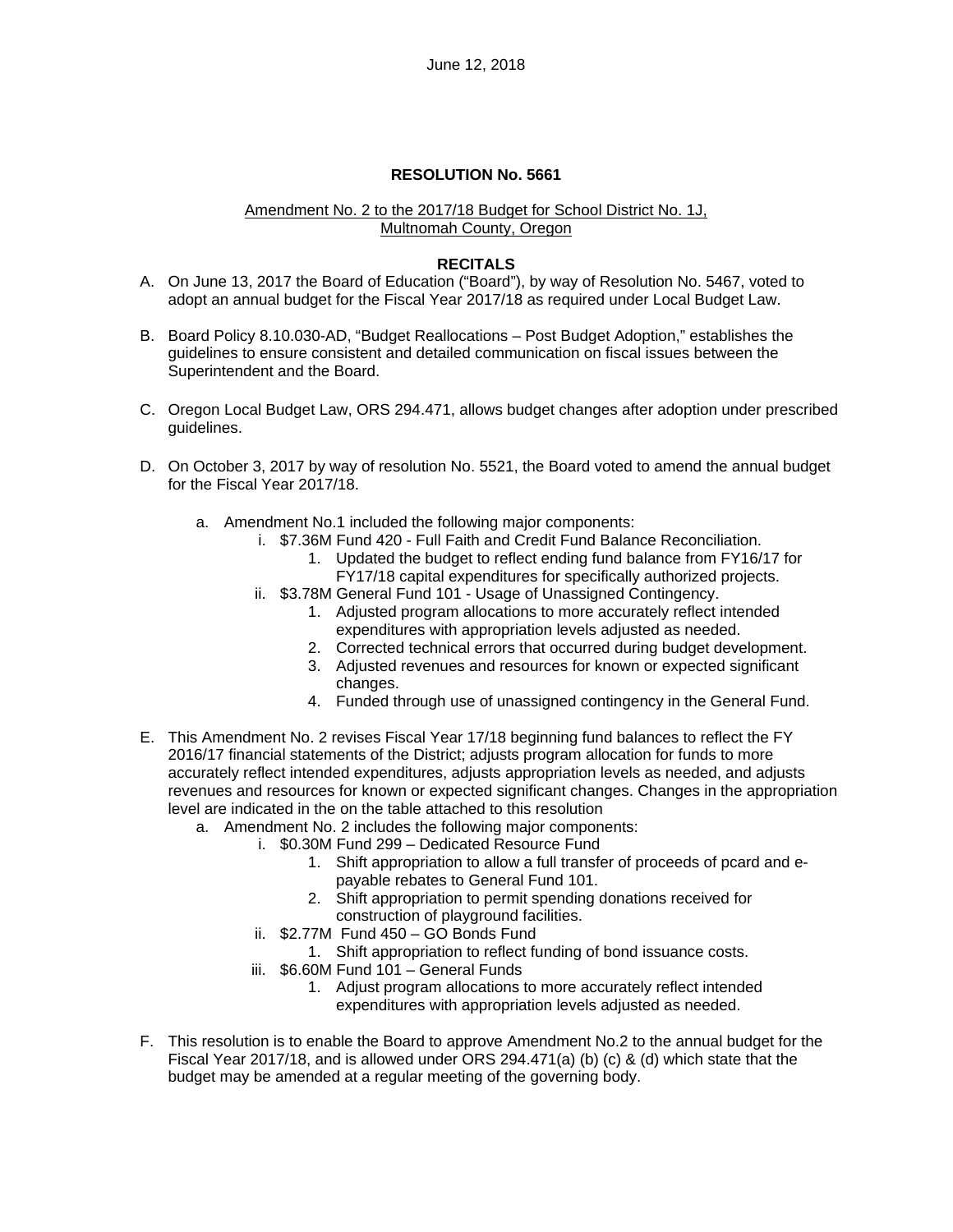G. The Superintendent recommends approval of this resolution.

# **RESOLUTION**

1. The Board hereby amends budgeted expenditure appropriation levels as summarized by Fund and Appropriation Level in Attachment A for the fiscal year beginning July 1, 2017.

*Interim CFO / Jim Scherzinger*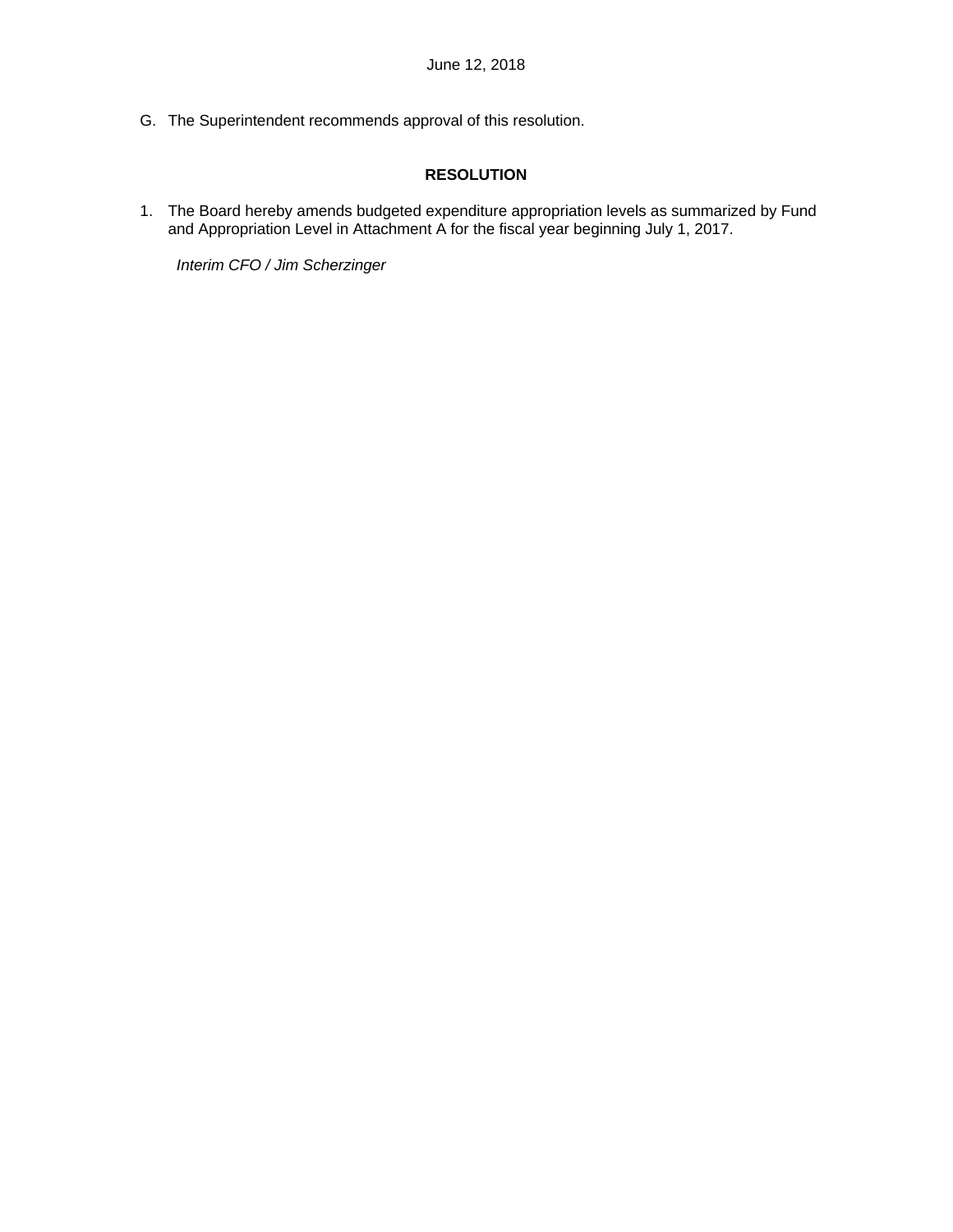# **Attachment A to Resolution 5661**

|                                           | <b>Amended</b> |                | Change        |   |      | <b>Amendment</b> |
|-------------------------------------------|----------------|----------------|---------------|---|------|------------------|
| <b>Fund 299 - Dedicated Resource Fund</b> |                | <b>Budget</b>  | <b>Amount</b> |   |      | #2               |
|                                           |                |                |               |   |      |                  |
| Resources                                 |                |                |               |   |      |                  |
| Beginning Fund Balance                    | \$             | $9,032,612$ \$ |               |   | - \$ | 9,032,612        |
| <b>Other Revenue from Local Sources</b>   |                | 7,379,124      |               |   |      | 7,379,124        |
| <b>State Sources</b>                      |                | 46,150         |               |   |      | 46,150           |
| <b>Federal Sources</b>                    |                | 11,405         |               |   |      | 11,405           |
| <b>Other Sources</b>                      |                | 307,325        |               |   |      | 307,325          |
| <b>Total</b>                              |                | 16,776,616     | \$            | ٠ |      | 16,776,616       |

|                                                  | Amended<br>Change |               | <b>Amendment</b> |  |    |            |
|--------------------------------------------------|-------------------|---------------|------------------|--|----|------------|
| <b>Fund 299 - Dedicated Resource Fund</b>        |                   | <b>Budget</b> | <b>Amount</b>    |  | #2 |            |
|                                                  |                   |               |                  |  |    |            |
| Requirements                                     |                   |               |                  |  |    |            |
| Instruction                                      |                   | 12,507,888 \$ | (350,000)        |  | S  | 12,157,888 |
| <b>Support Services</b>                          |                   | 3,335,246     |                  |  |    | 3,335,246  |
| <b>Enterprise &amp; Community Services</b>       |                   | 183,602       |                  |  |    | 183,602    |
| <b>Facilities Acquistions &amp; Construction</b> |                   |               | 50,000           |  |    | 50,000     |
| Debt Service & Transfers Out                     |                   | 749,881       | 300,000          |  |    | 1,049,881  |
| Contingency                                      |                   |               |                  |  |    |            |
| <b>Ending Fund Balance</b>                       |                   |               |                  |  |    |            |
| <b>Total</b>                                     | Ś                 | 16,776,617    | Ś                |  |    | 16,776,617 |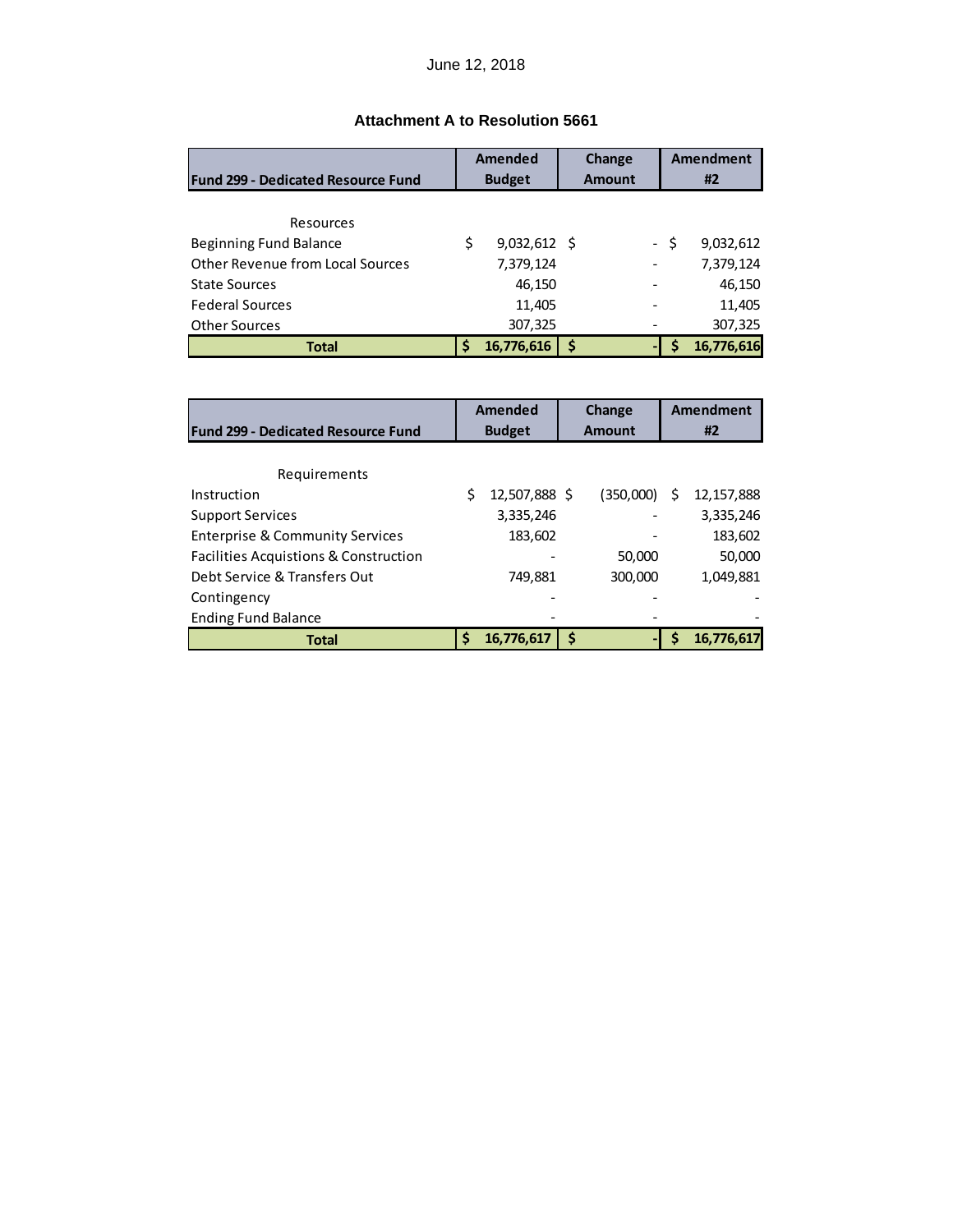# June 12, 2018

|                                         | <b>Amended</b>      | Change        |                          | <b>Amendment</b> |
|-----------------------------------------|---------------------|---------------|--------------------------|------------------|
| Fund 450 - GO Bonds Fund                | <b>Budget</b>       | <b>Amount</b> |                          | #2               |
|                                         |                     |               |                          |                  |
| Resources                               |                     |               |                          |                  |
| Beginning Fund Balance                  | $$116, 141, 655$ \$ |               | $\overline{\phantom{0}}$ | \$116, 141, 655  |
| Earnings on Investments                 | 2,977,000           |               |                          | 2,977,000        |
| <b>Other Revenue from Local Sources</b> |                     |               |                          |                  |
| <b>Other Sources</b>                    | 477,160,000         |               |                          | 477,160,000      |
| <b>Total</b>                            | 596,278,655         | S             |                          | 596,278,655      |

|                                                  | <b>Amended</b>    | Change                         | <b>Amendment</b> |  |
|--------------------------------------------------|-------------------|--------------------------------|------------------|--|
| <b>Fund 450 - GO Bonds Fund</b>                  | <b>Budget</b>     | <b>Amount</b>                  | #2               |  |
|                                                  |                   |                                |                  |  |
| Requirements                                     |                   |                                |                  |  |
| Instruction                                      | \$                | - \$                           | - \$             |  |
| <b>Support Services</b>                          | 786,266           | 2,773,491                      | 3,559,757        |  |
| <b>Enterprise &amp; Community Services</b>       |                   |                                |                  |  |
| <b>Facilities Acquistions &amp; Construction</b> | 183,094,895       | (2,773,491)                    | 180, 321, 404    |  |
| Debt Service & Transfers Out                     |                   |                                |                  |  |
| Contingency                                      | 412,397,494       |                                | 412,397,494      |  |
| <b>Ending Fund Balance</b>                       |                   |                                |                  |  |
| Total                                            | 596,278,655<br>\$ | \$<br>$\overline{\phantom{0}}$ | 596,278,655<br>S |  |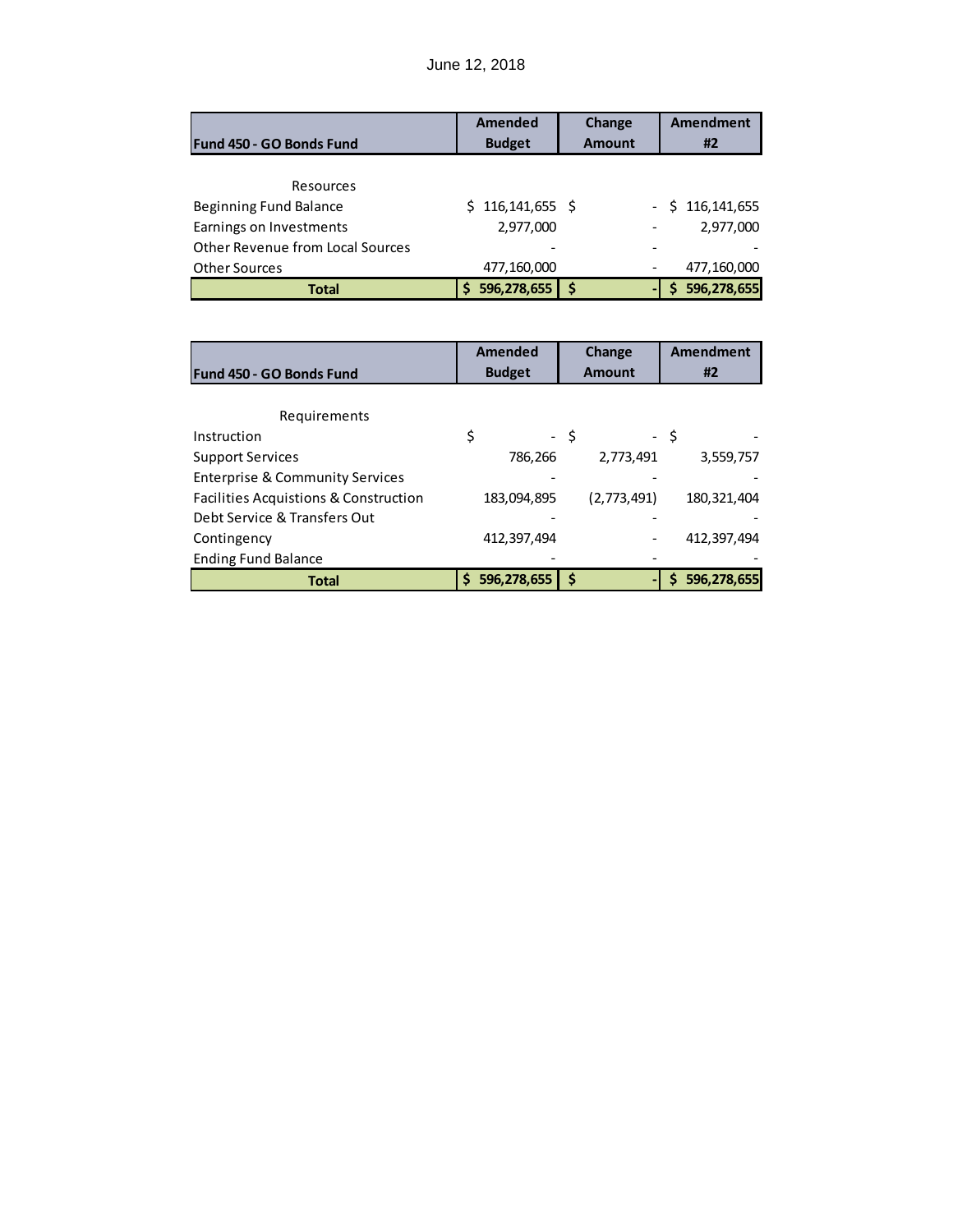|                                | Amended             | Change        | Amendment                         |
|--------------------------------|---------------------|---------------|-----------------------------------|
| <b>Fund 101 - General Fund</b> | <b>Budget</b>       | <b>Amount</b> | #2                                |
|                                |                     |               |                                   |
| Resources                      |                     |               |                                   |
| Beginning Fund Balance         | 19,871,000 \$<br>Ś. |               | 19,871,000<br>S<br>$\sim 10^{-1}$ |
| Local Sources                  | 341,943,960         |               | 341,943,960                       |
| <b>Intermediate Sources</b>    | 13,030,000          |               | 13,030,000                        |
| <b>State Sources</b>           | 241,692,000         |               | 241,692,000                       |
| <b>Federal Sources</b>         |                     |               |                                   |
| <b>Other Sources</b>           | 749,881             | 300,000       | 1,049,881                         |
| <b>Total</b>                   | 617,286,841<br>Ś    | \$<br>300,000 | 617,586,841<br>Ś.                 |

|                                                  | <b>Amended</b>         | Change        | <b>Amendment</b>   |
|--------------------------------------------------|------------------------|---------------|--------------------|
| <b>Fund 101 - General Fund</b>                   | <b>Budget</b>          | <b>Amount</b> | #2                 |
|                                                  |                        |               |                    |
| Requirements                                     |                        |               |                    |
| Instruction                                      | 334, 163, 152 \$<br>S. | 6,150,000     | 340, 313, 152<br>S |
| <b>Support Services</b>                          | 255,544,055            | (6,600,000)   | 248,944,055        |
| <b>Enterprise &amp; Community Services</b>       | 1,886,099              | 450,000       | 2,336,099          |
| <b>Facilities Acquistions &amp; Construction</b> |                        |               |                    |
| Debt Service & Transfers Out                     | 5,960,441              |               | 5,960,441          |
| Contingency                                      | 19,733,094             |               | 19,733,094         |
| <b>Ending Fund Balance</b>                       |                        | 300,000       | 300,000            |
| <b>Total</b>                                     | 617,286,841<br>Ś       | \$<br>300,000 | 617,586,841<br>Ś   |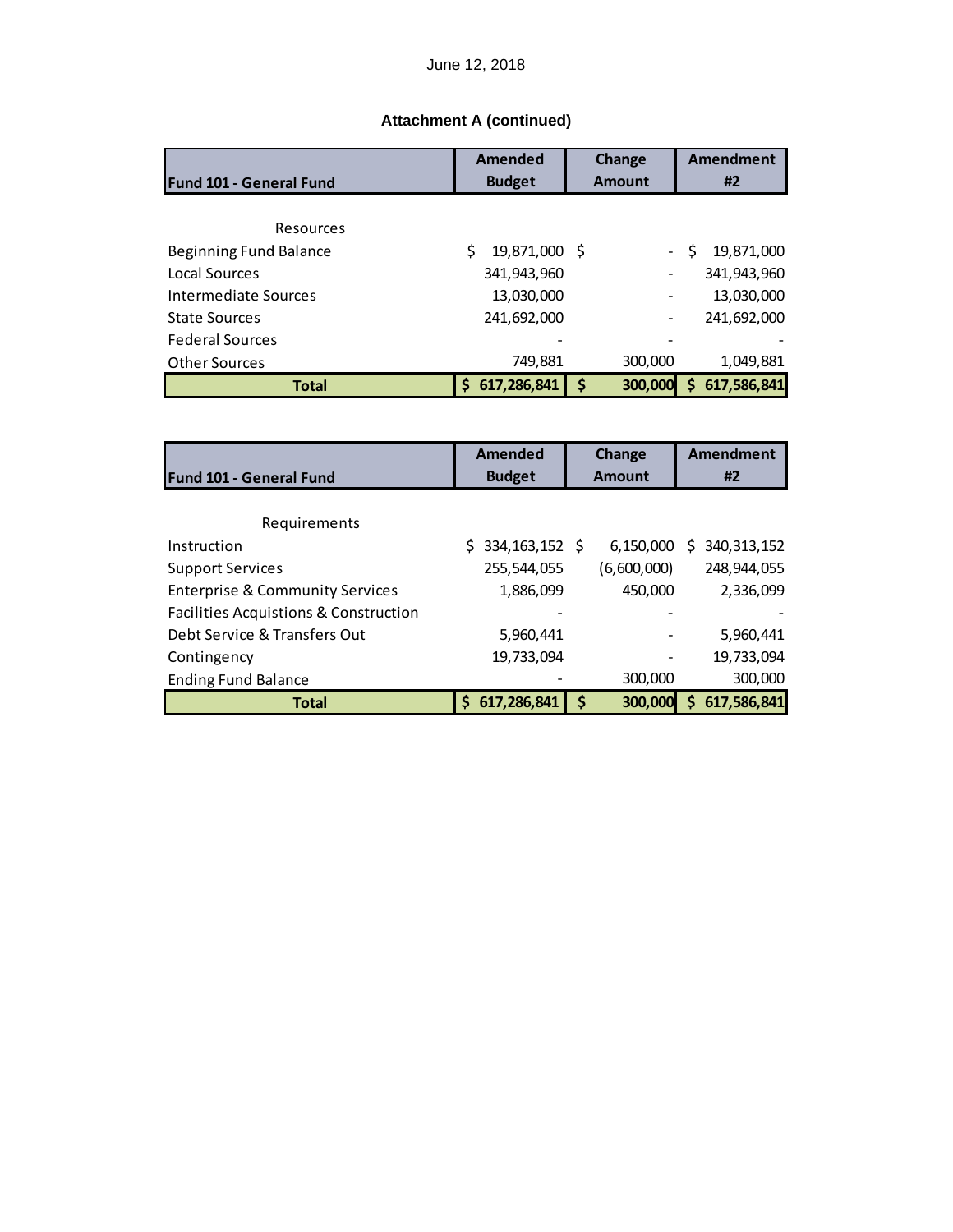#### Budget Committee Approval of the FY 2018/19 Budget and Imposition of Property Taxes

## **RECITALS**

- A. Oregon Local Budget Law, Oregon Revised Statute (ORS) 294.426, requires the Budget Committee of Portland Public Schools (District) to hold one or more meetings to receive the budget message and the budget document; and to provide members of the public with an opportunity to ask questions about and comment upon the budget document.
- B. On April 24, 2018, the Budget Committee received the Superintendent's budget message and Proposed Budget document for fiscal year 2017/18.
- C. On May 1, 2018 the Budget Committee held an advertised public hearing to discuss and receive public comment on the Proposed Budget and on May 15, 2018 the Budget Committee held an advertised listening session to receive public comment on the Proposed Budget.
- D. Oregon Local Budget Law, ORS 294.431, requires submission of the budget document to the Tax Supervising Conservation Commission (TSCC) by May 15 of each year. ORS 294.431 allows taxing jurisdictions to request an extension of the submission date.
- E. The District requested, and the TSCC authorized, extending the submission date to no later than June 15, 2018.
- F. The Board of Education (Board) appointed a Community Budget Review Committee (CBRC) to review the Proposed Budget and current year expenditures of the existing Local Option Levy. The CBRC acts in an advisory capacity to the Board.
- G. On May 22, 2018, the Budget Committee received testimony and a report on the current year Local Option Levy expenditures and testimony and recommendations from the CBRC.
- H. Oregon Local Budget Law, ORS 294.428 requires that each legal jurisdiction's Budget Committee approve a budget and specify the *ad valorem* property tax amount or rate for all funds.
- I. It is noted that \$0.5038 per \$1,000 of assessed value of the Permanent Rate Tax Levy, (commonly known as the "Gap Tax") and, based on an analysis presented to the Board, the entirety of the Local Option Tax Rate Levy are excluded from State School Fund calculations.
- J. ORS 457.010(4)(a)(D) provides the opportunity for a school district to be excluded from urban renewal division of tax calculations with a statutory rate limit on July 1, 2003, that is greater than \$4.50 per \$1,000 of assessed value. To the extent that the rate limit was increased under section 11 (5)(d), Article XI of the Oregon Constitution, property tax revenue from said increase is excluded from local revenues. The District will notify the county assessors of the rate to be excluded for the current fiscal year not later than July 15.
- K. Portland Public Schools has a statutory rate limit that is in excess of the \$4.50 limitation that includes an increase under section 11 (5)(d), Article XI of the Oregon Constitution.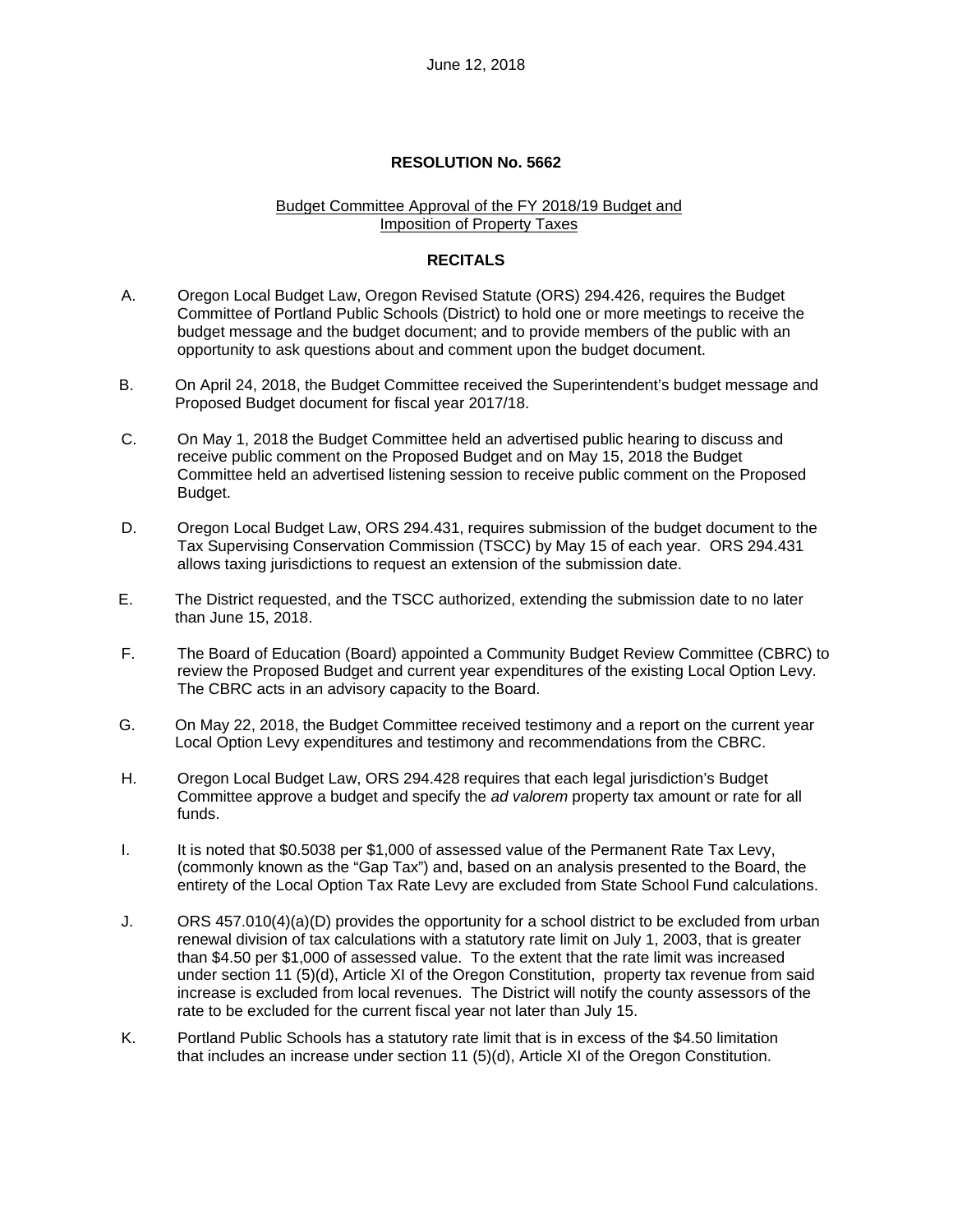## **RESOLUTION**

- 1. The Budget Committee commends the superintendent for developing a budget that is responsive to the priorities affirmed by the board this year.
- 2. The Budget Committee approves the budget as summarized in Attachment "A".
- 4. The Budget Committee approves the budget for the fiscal year 20118/19 in the total amount of \$1,506,991,788.
- 5. The Budget Committee resolves that the District imposes the taxes provided for in the approved budget:
	- a. At the rate of \$5.2781 per \$1,000 of assessed value for operations;
	- b. At the rate of \$1.9900 per \$1,000 of assessed value for local option tax for operations;
	- c. In the amount of \$128,700,000 for exempt bonds.

And that these taxes are hereby imposed and categorized for tax year 2018/19 upon the assessed value of all taxable property within the district.

Taxes are hereby imposed and categorized as for tax year 2018/19 upon the taxable assessed value of all taxable property in the District, as follows:

|                         | <b>Education Limitation</b>                                       | <b>Excluded from Limitation</b> |
|-------------------------|-------------------------------------------------------------------|---------------------------------|
| Permanent Rate Tax Levy | \$5.2781/\$1,000 of assessed valuation                            |                                 |
|                         | Local Option Rate Tax Levy \$1.9900/\$1,000 of assessed valuation |                                 |
| Bonded Debt Levy        |                                                                   | \$128,700,000                   |

- 6. The Budget Committee further resolves that \$0.5038 per \$1,000 of taxable assessed value is excluded from division of tax calculations, as the Permanent Rate Tax Levy attributable to the increase provided in section 11 (5)(d), Article XI of the Oregon Constitution (such increase is a result of the expiring Gap Tax Levy).
- 7. The Budget Committee directs submittal of this approved budget to the TSCC by June 15, 2018 in accordance with ORS 294.431, under the extension as granted by the TSCC.

*Ryan Dutcher*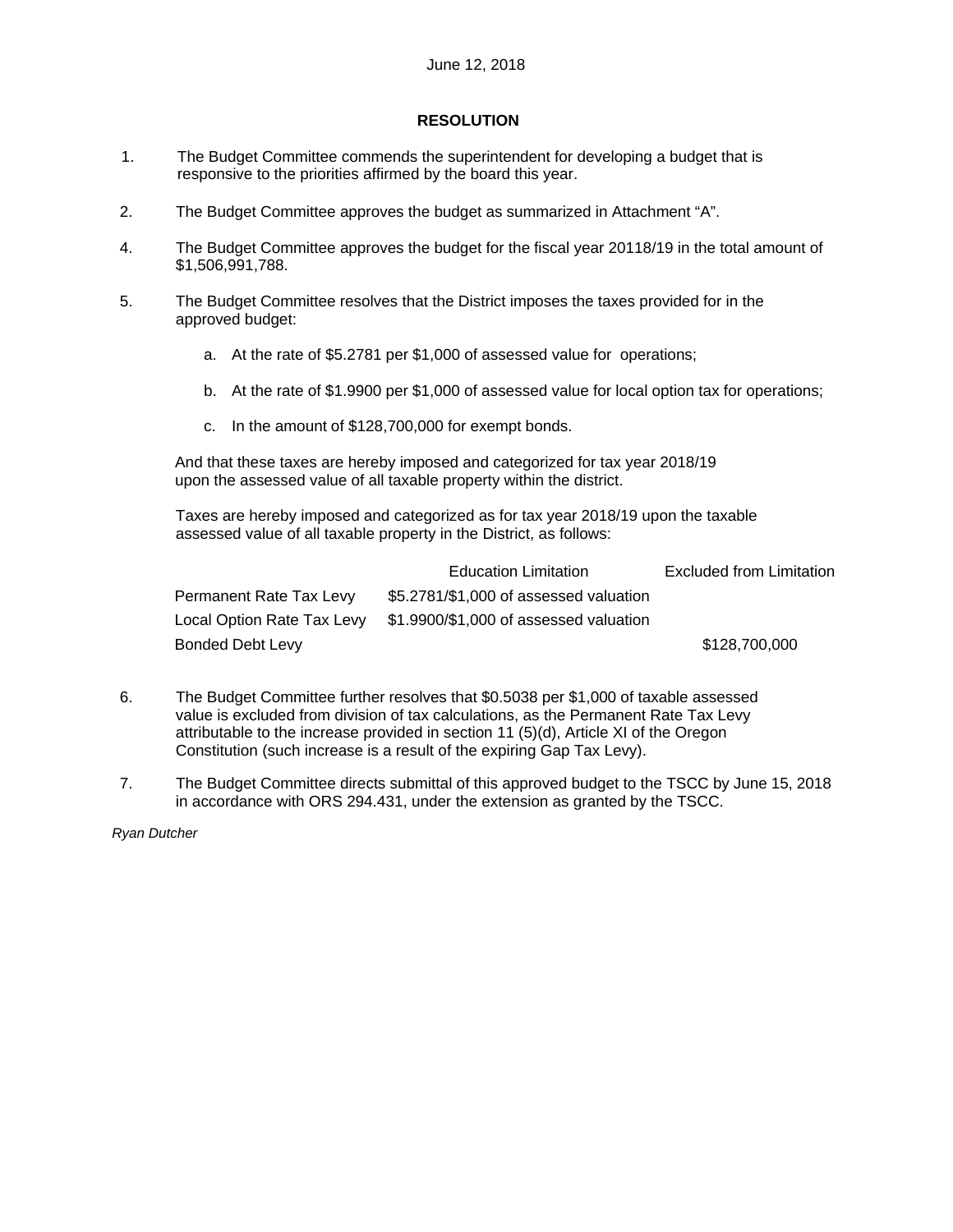# ATTACHMENT "A" TO RESOLUTION NO. 5662 2018/19 Approved Budget

# Schedule of Appropriations and Other Balances

|                   | Appropriations |                            |                                                 |                                                               |                        |                          |                            |                                  |                               |
|-------------------|----------------|----------------------------|-------------------------------------------------|---------------------------------------------------------------|------------------------|--------------------------|----------------------------|----------------------------------|-------------------------------|
| Fund              | Instruction    | Support<br><b>Services</b> | Enterprise<br>&<br>Community<br><b>Services</b> | <b>Facilities</b><br><b>Acquisition &amp;</b><br>Construction | Debt<br><b>Service</b> | <b>Transfers</b><br>Out  | Contingency                | Ending<br>Fund<br><b>Balance</b> | <b>Fund Total</b>             |
| Fund 101          | 350,108,662    | 272,247,648                | 1,515,284                                       |                                                               |                        | 5,878,818                | 25,252,055                 |                                  | 655,002,466                   |
| <b>Fund 201</b>   | 8,800,000      |                            |                                                 |                                                               |                        |                          |                            | 4,257,383                        | 13,057,383                    |
| <b>Fund 202</b>   |                |                            | 21,209,667                                      |                                                               |                        |                          |                            | 896,568                          | 22,106,234                    |
| <b>Fund 205</b>   | 31,734,799     | 31,992,955                 | 3,068,084                                       |                                                               |                        |                          |                            |                                  | 66,795,838                    |
| Fund 225          |                |                            |                                                 |                                                               |                        |                          |                            | 17,520,983                       | 17,520,983                    |
| Fund 299          | 8,288,539      | 2,352,706                  | 137,112                                         |                                                               |                        | 50,000                   |                            |                                  | 10,828,358                    |
| Fund 307          |                |                            |                                                 |                                                               | 2,708,046              | ä,                       |                            |                                  | 2,708,046                     |
| <b>Fund 308</b>   |                |                            |                                                 |                                                               | 48,854,325             | $\overline{\phantom{a}}$ |                            | 1,169,736                        | 50,024,061                    |
| Fund 320          |                |                            |                                                 |                                                               | 1,846,785              |                          |                            |                                  | 1,846,785                     |
| Fund 350          |                |                            |                                                 |                                                               | 120,432,483            |                          | $\sim$                     | 3,300,899                        | 123,733,382                   |
| Fund 404          |                |                            |                                                 | 20,222,034                                                    |                        | 618,830                  |                            |                                  | 20,840,864                    |
| Fund 407          |                | 774,699                    |                                                 |                                                               |                        |                          |                            |                                  | 774,699                       |
| Fund 420          | $\sim$         | 3,695,417                  |                                                 | 623,558                                                       |                        |                          |                            |                                  | 4,318,975                     |
| <b>Fund 435</b>   |                |                            |                                                 | 2,819,761                                                     |                        |                          |                            |                                  | 2,819,761                     |
| Fund 438          |                | 4,750                      |                                                 | 19,782,255                                                    |                        |                          |                            |                                  | 19,787,005                    |
| Fund 445          |                |                            |                                                 | 5,089,830                                                     |                        | $\overline{\phantom{a}}$ |                            |                                  | 5,089,830                     |
| <b>Fund 450</b>   |                | 427,059                    |                                                 | 184,266,382                                                   |                        | ÷,                       | 294,365,168                |                                  | 479,058,609                   |
| <b>Fund 470</b>   |                |                            |                                                 |                                                               |                        |                          |                            |                                  |                               |
| Fund 601<br>Total | \$398,932,000  | 3,804,091<br>\$315,299,326 | \$25,930,146                                    | \$232,803,820                                                 | \$173,841,639          | \$6,547,648              | 6,874,417<br>\$326,491,640 | \$27,145,569                     | 10,678,509<br>\$1,506,991,788 |